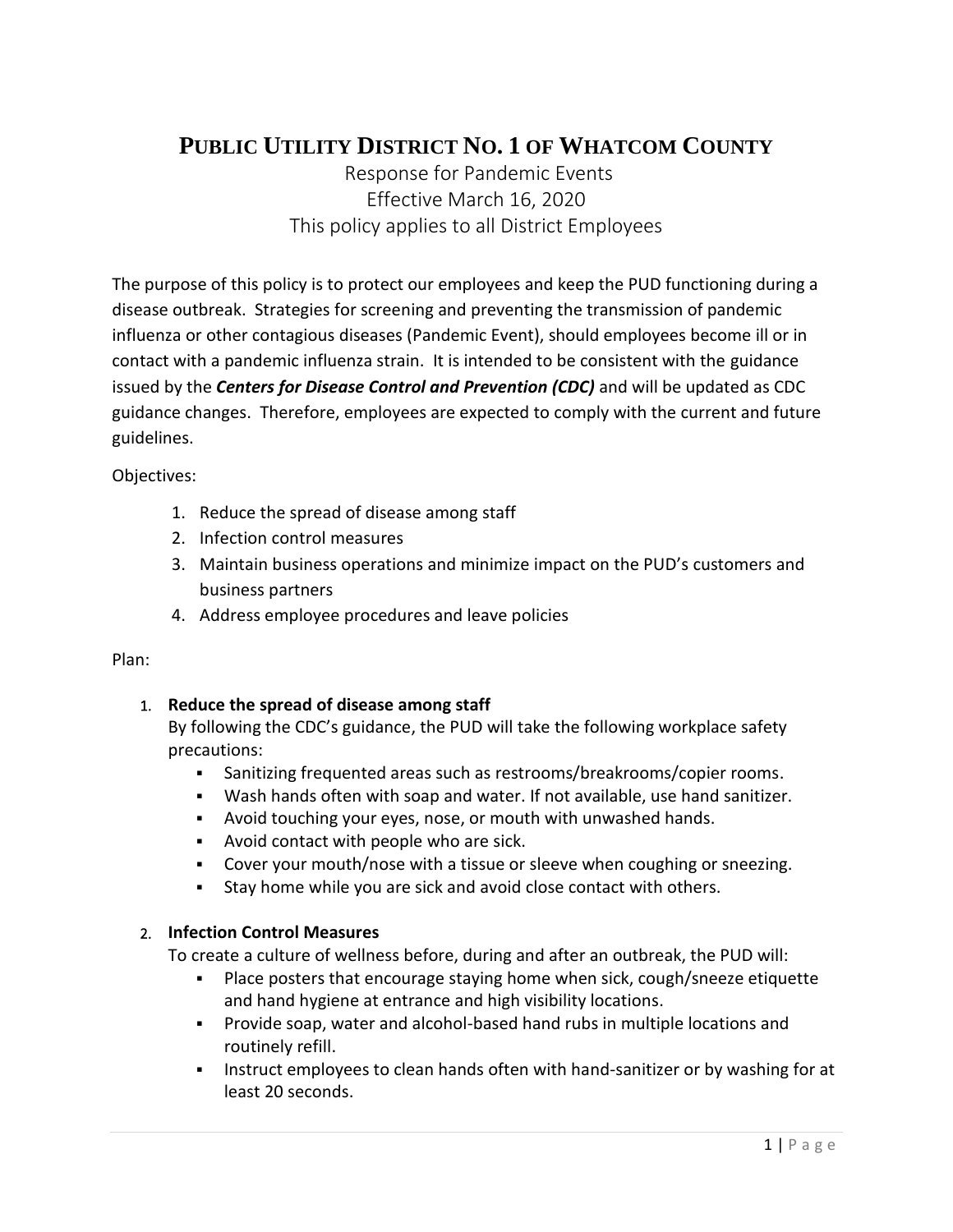- **Supply tissue and no-touch waste bins.**
- Routinely clean commonly touched surfaces in all facilities.

## 3. **Maintain Business Operations, Minimize Customer Impact**

In order to maintain daily business operations, the PUD will:

- Identify what jobs are needed to carry on day-to-day activities:
	- Water Operations Two (2) operators on duty, or at least one.
	- **Electric Operations One (1) electrician on-site; Remote access at least one.**
	- IT/SCADA Operations At least one employee shall remain in Whatcom County.
	- Front Office Administration At least one to collect mail and process accounting/banking needs.
- Work from Home/Remote Access
	- When: Job responsibilities can be met by working remotely.
	- Who: Staff identified that can meet responsibilities by working remotely.
	- **District Laptops will be assigned to those working from home.** *Under no circumstances shall employees use their personal computers/devices for District business.*
- **Access Workplace Exposure Risk** 
	- All meetings (other than Commission Meetings) planned at PUD facilities will be cancelled for the next 60 days.
	- Key Partners/Suppliers and Contractors
		- Key partners/supplier/contractors that come to any PUD facility will be asked to sign in, in order to track workplace exposure risk.
		- Materials orders shall be limited to essential items and delivery methods (UPS/FedEx, Truck) of these orders will be alerted to front desk staff.
		- Janitorial contractor will be asked to complete extra sanitizing measures such as wiping off door handles, light switches, and other frequently touched surfaces that may not receive the normal weekly cleaning.
- **•** Commission Meetings

The PUD adheres to the Open Public Meetings Act (OPMA) RCW 42.30 and follows the State Attorney General Opinions. Because the PUD is also concerned about virus transmission at our public meetings, the following will be considered in addition to OPMA guidelines:

- Reduce the number of agenda items so the Board can make decisions on only the most urgent or time-sensitive or essential items, thus decreasing the time needed for the public meeting.
- **Encourage written public comments.**
- Remote participation such as conference call options.
- Staff attendance at Commission Meetings: Only essential staff will attend.
- Reschedule the meeting or wait until a future regular meeting to conduct business, or schedule a special meeting.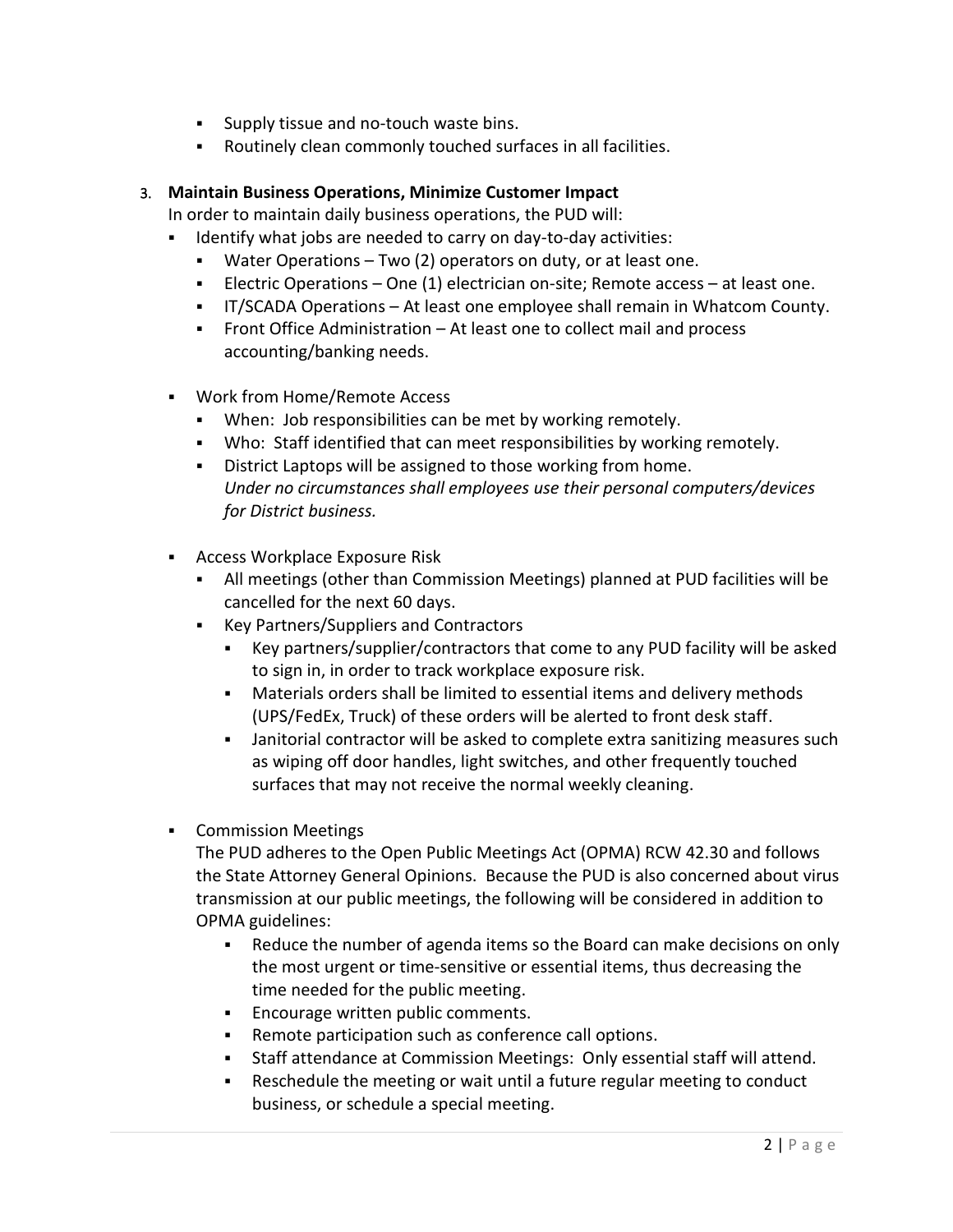# 4. **Employee Travel Restrictions**

 No travel or training for ALL employees for the next 60 days (until May 4, 2020) This includes WPUDA meetings.

## 5. **Mandatory Medical Check-Ups, Vaccinations or Medication**

 Although not mandatory, it is strongly recommended that all employees have a current flu vaccination.

#### 6. **Restrictions from Work**

- Suspected or probably Pandemic Influenza cases involving District employees will result in the employee's restriction from work as soon as identified and they will be asked to follow guidelines provided by the Whatcom County Health Department, Washington State Department of Health and the CDC.
- Mandatory reporting of exposure, such as employees reporting to employers and employers reporting to public health authorities.
- Suspected or probable Pandemic Influenza cases involving District employees must be medically cleared upon resolution of symptoms with and according to the guidelines from the Whatcom County Health Department before returning to work without such medical release.

#### 7. **Employee Quarantine or Isolation**

- Employees who are sick and come to work will be sent home (EEOC permits employers to mandate that an individual who exhibits flu-like symptoms stay home.
- Sick employees, especially those with an acute respiratory illness, will be encouraged to stay home and not come to work until they are free of a fever (100.4 or greater), signs of a fever, and any other symptoms for at least 24 hours, without the use of fever-reducing or other symptom-altering medicines (i.e. cough suppressants).
- Employees with sick family members in the same household will be advised to stay home.

#### 8. **Workplace Policies**

- Paid Sick Leave Benefits (all eligible employees)
	- CBA 8 hours accrued per month
	- Non-CBA 8 hours accrued per month
- Paid Leave (Washington Family and Medical Leave Program)
- Unpaid Leave (Family Medical Leave Act)
- District's Supplemental Sick Leave Authorization will be authorized based on medical condition.

#### 9. **Facility Shutdowns**

- As a last resort should a majority of employees become ill.
- For how long or until further notice.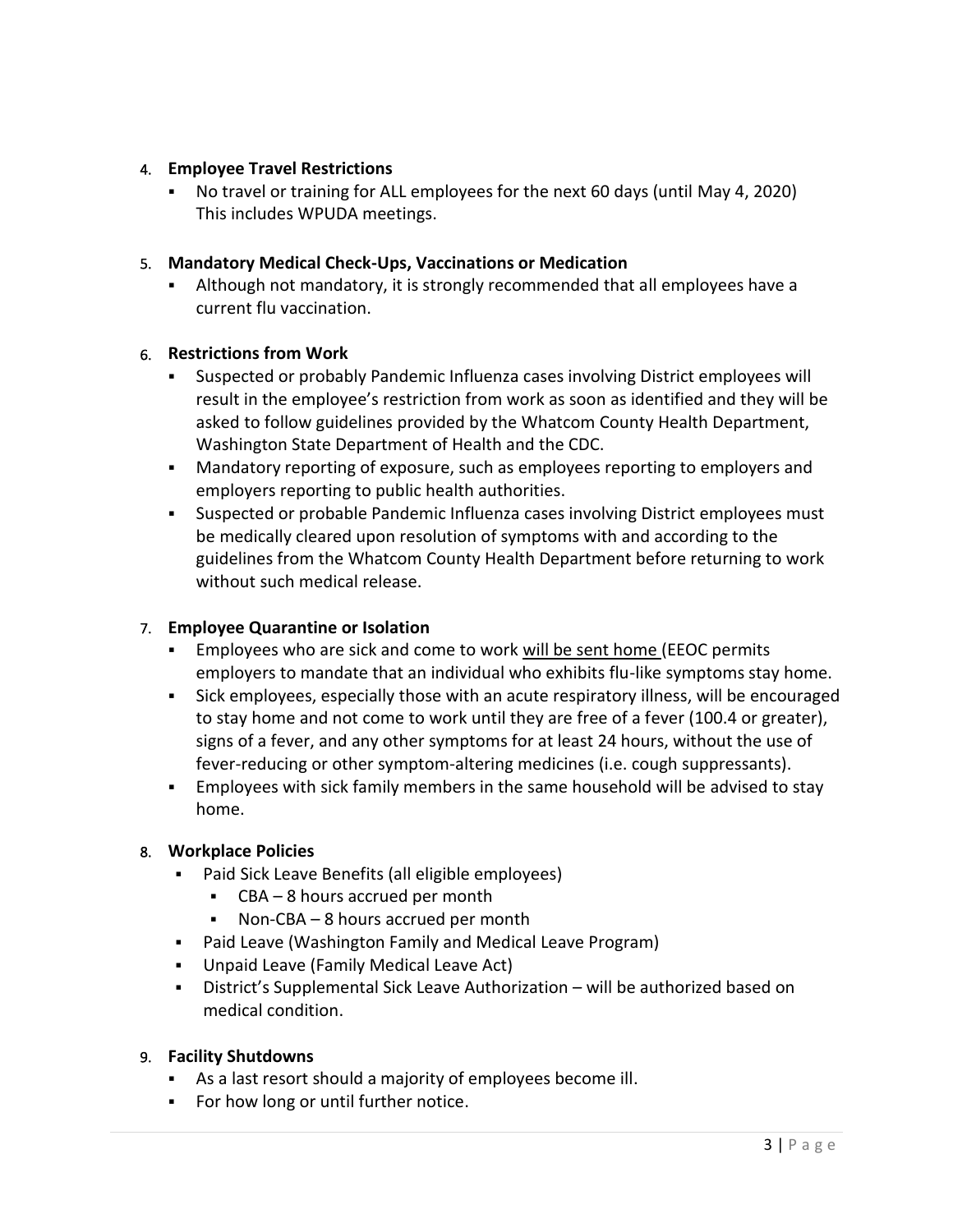- Only PUD employees required to provide on-site, mission-critical functions will report to their normal work locations.
- Work from home options where possible.

#### 10. **Contact Information**

- General Manager Stephan Jilk Email: stevej@pudwhatcom.org Telephone: 360-384-4288 ext. 12 Cell: 360-927-0339
- Assistant General Manager Brian Walters Email: brianwalters@pudwhatcom.org Telephone: 360-384-4288 ext. 25 Cell: 360-305-2385
- Director of Utility Operations Duane Holden Email: duaneholden@pudwhatcom.org Telephone: 360-384-4288 ext. 26 Cell: 360-305-9806
- HR Administrator/Assistant to General Manager Ann Grimm Email: anngrimm@pudwhatcom.org Telephone: 360-384-4288 x 27 Cell: 360-927-6356

www.pudwhatcom.org info@pudwhatcom.org

#### 11. **Facility Locations**

- Administration Office 1705 Trigg Road, Ferndale, WA 9248 **(360) 384-4288**
- Water Treatment Plant No. 1 5431 Ferndale Road, Ferndale, WA 98248
- Water Treatment Plant No. 2 1705 Trigg Road, Ferndale, WA 98248 **(360) 318-4899 - Water Operations On-Call**
- **Electric Operations** Refinery Substation (No. 1) 3901 Unick Road, Ferndale, WA 98248